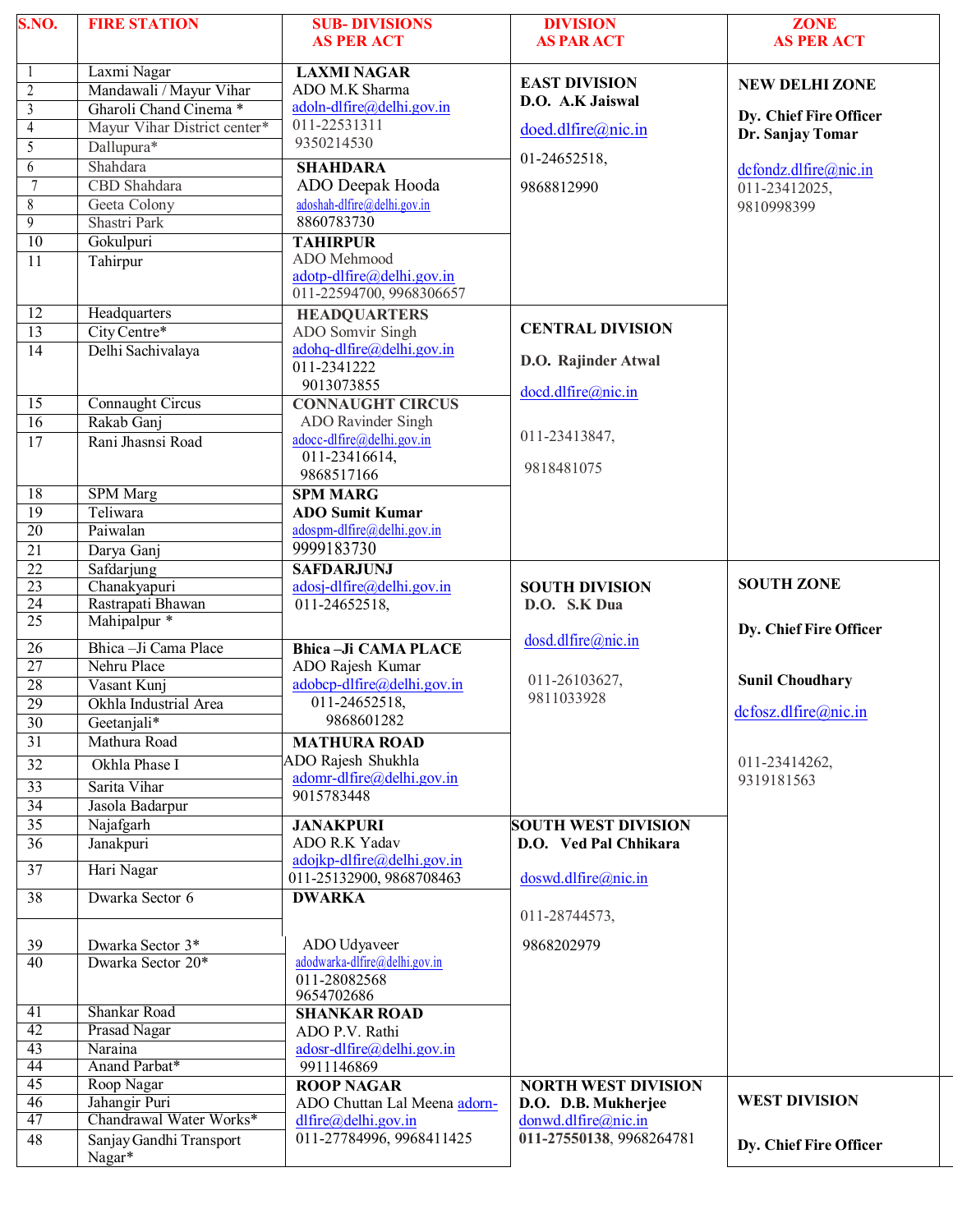| 49<br>50        | Bhorgard<br>Narela     | <b>BAWANA</b><br>ADO Rajiv Kumar Sinha                                                                                                                                                                                                                                                                                                                                             |                                                                                                                                                                           | Dharampal Bhardwaj<br>dcfowz.dlfire@nic.in                                                                               |
|-----------------|------------------------|------------------------------------------------------------------------------------------------------------------------------------------------------------------------------------------------------------------------------------------------------------------------------------------------------------------------------------------------------------------------------------|---------------------------------------------------------------------------------------------------------------------------------------------------------------------------|--------------------------------------------------------------------------------------------------------------------------|
| 51              | Bawana                 | adobwana-dlfire@delhi.gov.in                                                                                                                                                                                                                                                                                                                                                       |                                                                                                                                                                           | 011-23414250,                                                                                                            |
| 52              | <b>DSIDC</b> Bawana    | 011-27784996, 9868601282                                                                                                                                                                                                                                                                                                                                                           |                                                                                                                                                                           | 9899130700                                                                                                               |
| $\overline{53}$ | Rohini Sector 5        | <b>ROHINI</b>                                                                                                                                                                                                                                                                                                                                                                      |                                                                                                                                                                           |                                                                                                                          |
| 54              | Rohini sector 16       | ADO Ajay Sharma                                                                                                                                                                                                                                                                                                                                                                    |                                                                                                                                                                           |                                                                                                                          |
| 55              | Mangolpuri             | adorohini-dlfire@delhi.gov.in<br>011-23955564, 9911264101                                                                                                                                                                                                                                                                                                                          |                                                                                                                                                                           |                                                                                                                          |
| $\overline{56}$ | Wazirpur               | <b>WAZIRPUR</b>                                                                                                                                                                                                                                                                                                                                                                    | <b>WEST DIVISION</b>                                                                                                                                                      |                                                                                                                          |
| 57              | Keshav Puram           | adowp-dlfire@delhi.gov.in<br>011-27372621                                                                                                                                                                                                                                                                                                                                          | D.O. M.K. Chatopadhyay                                                                                                                                                    |                                                                                                                          |
| 58              | Jawala Heri            | <b>JAWALA PURI</b>                                                                                                                                                                                                                                                                                                                                                                 | dowd.dlfire@nic.in                                                                                                                                                        |                                                                                                                          |
| 59              | PVC Market Tikri Kalan | ADO Aman Kumar Lathar                                                                                                                                                                                                                                                                                                                                                              |                                                                                                                                                                           |                                                                                                                          |
| 60              | Jwala Puri             | adojwp-dlfire@delhi.gov.in<br>011-25286717, 7988565880                                                                                                                                                                                                                                                                                                                             | 011-25156707,<br>9911303380                                                                                                                                               |                                                                                                                          |
| 61              | Paschim Vihar          | <b>MOTI NAGAR</b>                                                                                                                                                                                                                                                                                                                                                                  |                                                                                                                                                                           |                                                                                                                          |
| 62              | Moti Nagar             | ADO Sarabjeet Singh                                                                                                                                                                                                                                                                                                                                                                |                                                                                                                                                                           |                                                                                                                          |
| $\overline{63}$ | Kirti Nagar            | adomn-dlfire@delhi.gov.in<br>011-25158083, 9310970923                                                                                                                                                                                                                                                                                                                              |                                                                                                                                                                           |                                                                                                                          |
| $\overline{64}$ | <b>FSMA</b>            | <b>FSMA</b><br>ADO Ajay Sharma<br>adorohini-dlfire@delhi.gov.in<br>011-27552155, 9911264101<br>OC FSMA<br>ocfsma-dlfire@delhi.gov.in                                                                                                                                                                                                                                               | <b>FSMA</b><br>D.O. Sandeep Duggal<br>dofsma-dlfire@delhi.gov.in<br>8800253474                                                                                            | <b>FSMA</b><br>Dy. Chief Fire Officer<br><b>A.K Malik</b><br>dcfofsma-dlfire@delhi.gov.in<br>011-27550138,<br>9868900947 |
| 65              | <b>FPW</b>             | ADO Manish Kumar<br>adofpw3-dlfire@delhi.gov.in<br>011-23412222 (extn.356)<br>9891987763<br>ADO Nagender Singh<br>adofpw2-dlfire@delhi.gov.in<br>9868882111<br>011-23412222 (extn.331)<br>ADO Bhupendra Prakash<br>adofpw4-dlfire@delhi.gov.in<br>011-23412222-(extn 353)<br>9968924748<br>ADO Kaushal Kishore<br>adofpw5-dlfire@delhi.gov.in<br>7007333177<br><b>SIO</b> Ravinath | <b>FPW</b><br>D.O. Mukesh Verma<br>$d$ ohqfpw.dlfire@nic.in<br>011-23412222(extn:360)<br>9810445332<br>D.O. Satpal Bhardwaj<br>dofpw2hq-dlfire@delhi.gov.in<br>9873037862 | <b>FPW</b><br>Dy. Chief Fire Officer<br>Dr. Sanjay Tomar<br>dcfofpw.dlfire@nic.in<br>011-23412025,<br>9810998399         |
|                 |                        | $adofpw1$ -dlfire@delhi.gov.in<br>7827895538                                                                                                                                                                                                                                                                                                                                       |                                                                                                                                                                           |                                                                                                                          |

# **Director**

| <b>Delhi Fire Service</b>                           |                                                           |  |
|-----------------------------------------------------|-----------------------------------------------------------|--|
| <b>Atul Garg</b>                                    | 0: 011-23414000, 011-23414000, 011-23412235, 011-23413363 |  |
|                                                     | Fax: 011-23412593                                         |  |
|                                                     | R: 011-23417557                                           |  |
|                                                     | $director$ .dlfire@nic.in                                 |  |
| <b>Chief Fire Officer</b>                           |                                                           |  |
| (Central & South Delhi Zone & Fire Prevention wing) |                                                           |  |
| Virendra Singh                                      | 0: 011-23414333, 9891010690                               |  |
|                                                     | cfohq.dlfire@nic.in                                       |  |

#### **Chief Fire Officer**